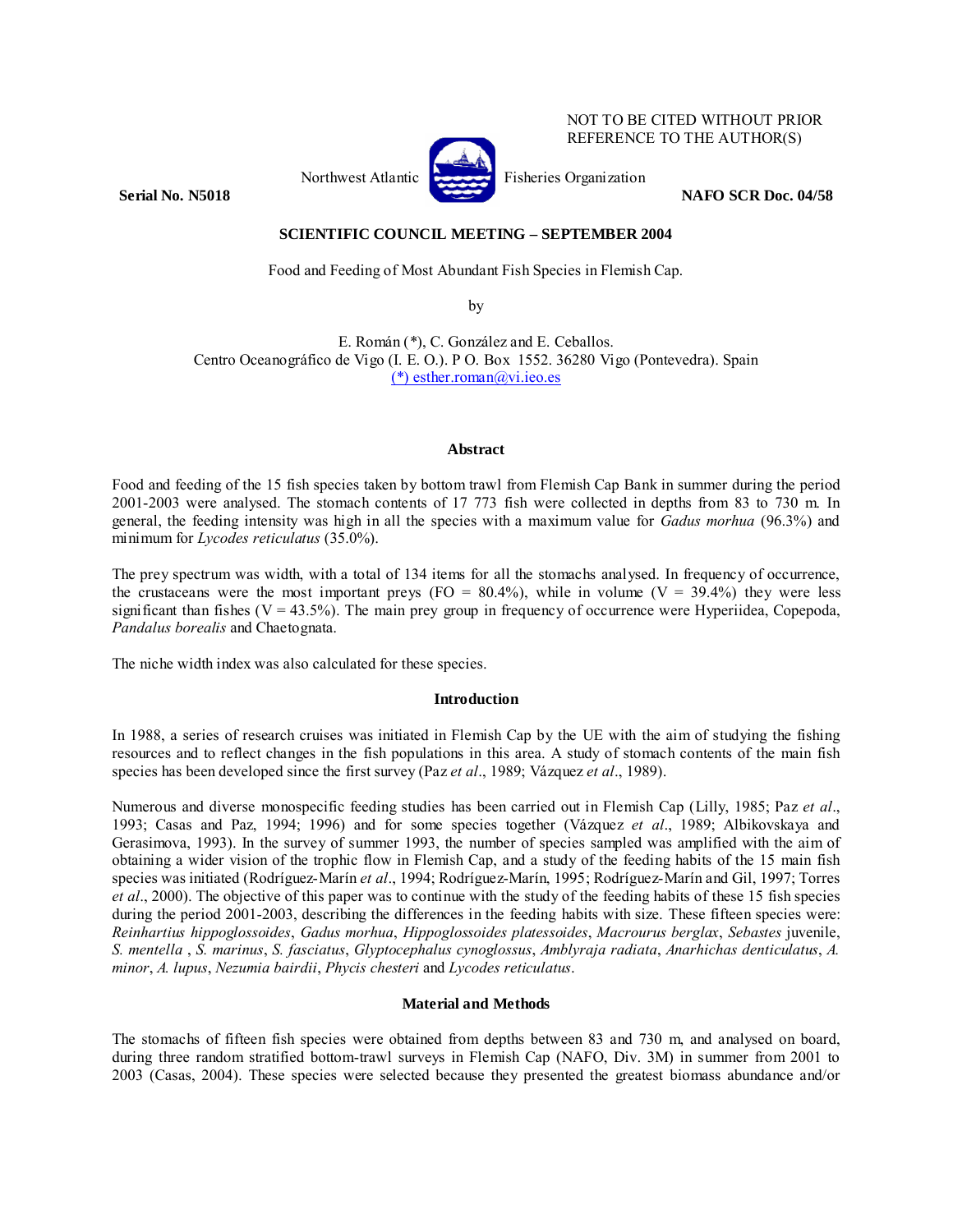number according to the data estimated from previous surveys (Vázquez, 1993). The used methodology was the same used in 1993 (Rodríguez-Marín *et al*., 1994).

In each haul, a maximum of ten stomachs from each 10 cm length range were analysed for the commercial species, while for the remaining species, only ten randomly selected specimens were analysed per haul. Fish whose stomach were everted or contained preys ingested in the fishing gear were discarded. Specimens that presented total or partial regurgitation were taken into account to estimate the emptyness indice.

For each predator, the data collected were: total length to the nearest lower cm, except for the Macrouridae that it was to the beginning of the anal fin length to the nearest half cm; volume of the stomach content, quantified in c.c. using a trophometer (Olaso, 1990); the percentage of each prey in the total volume, and digestion stage number of each prey. Preys were identified by species when digestion stage permitted it, or to the lowest possible taxonomic level.

The Feeding Intensity Index (FI) is the percentage of individuals with stomach content and is calculated in order to analyse the feeding intensity for each predator:  $FI = N_s / N_t * 100$ , where  $N_s$  is the number of individuals with stomach content and  $N_t$  is the total number of individuals sampled.

The importance of each prey taxa in the stomach contents was evaluated using:

- Percentage by number:  $N = n_p / N_p * 100$ , where  $n_p$  is the number of a specific prey and  $N_p$  is the total number of preys. The numerical method is relatively fast and simple if the identification of the prey items is known. In some situations, it could be the most appropriate method, for example, where the prey items of different species are in the same range (Hyslop, 1980).
- Percentage by volume:  $V = v_p / V_t * 100$ , where  $v_p$  is volume of a determined prey, and  $V_t$  is the total volume of preys. The volumetric method overvalues the importance of large organisms (Hyslop, 1980).
- Frequency of occurrence (percentage):  $FO = n_s / N_s * 100$ , where  $n_s$  is the number of stomachs with a specific prey and  $N_s$  is the number of individuals with stomach content. This method does not give quantitative information, but is quick and requires the minimum of apparatus (Hyslop, 1980).

To calculate diet breadths, the niche width index (*B*) was used, as described by Levins (1968):  $B = [\Sigma p_i^2]^{-1}$ , where  $p_i$ is the proportion of the  $i_{th}$  item in the diet. Low values indicate specialist and high values generalist.

### **Results and Discussion**

From the fifteen demersal fish selected, 17 773 stomachs were analysed from 2001 to 2003. Characteristics of the stomach samplings are shown in detail in the Table 1. In general, the feeding intensity was high in all the species (Fig. 1), with a maximum value for *Gadus morhua* (96.3%) and minimum for *Lycodes reticulatus* (35.0%). These high values of the feeding activity are characteristic of summer (Vázquez *et al.*, 1989; Albikovskaya and Gerasimova, 1993; Rodríguez-Marín *et al*., 1994; Rodríguez-Marín, 1995; Rodríguez-Marín and Gil, 1997; Torres *et al*., 2000). The feeding intensity in all the species was significantly different among years, except for *Macrourus berglax* (χ2 = 1.81, d.f. 2, p>0.05) , *Phycis chesteri* (χ2 = 1.26, d.f. 2, p>0.05) and *Amblyraja radiata* (χ2 = 2.18, d.f. 2, p>0.05) (Fig. 1).

In the Table 2, it is listed the frequency of occurrence of the total preys found in the 15 fish species sampled. The prey spectrum was wide, with a total of 134 items for all stomachs analysed, however, the most items showed a minimum FO. *Reinhardtius hippoglossoides* was the predator that presented the wider preys spectrum in all the years (81 items), although *Amblyraja radiata*, *Macrourus berglax* and *Gadus morhua* also presented great variety of preys (Table 1). Preys such as hyperiids (FO = 32.4%), copepods (FO = 23.5%), *Pandalus borealis* (FO = 20.7%) and chaetognaths (FO = 11.1%) were very important in the diet in Flemish Cap during this period (Torres *et al.*, 2000). *Sebastes* spp. was the most important prey in the Pisces group.

The number of individuals in each food category was recorded for all the stomachs and expressed as percentage in the Table 3. Crustacea (hyperiids and copepods) was the most important taxonomic group in number. All the preys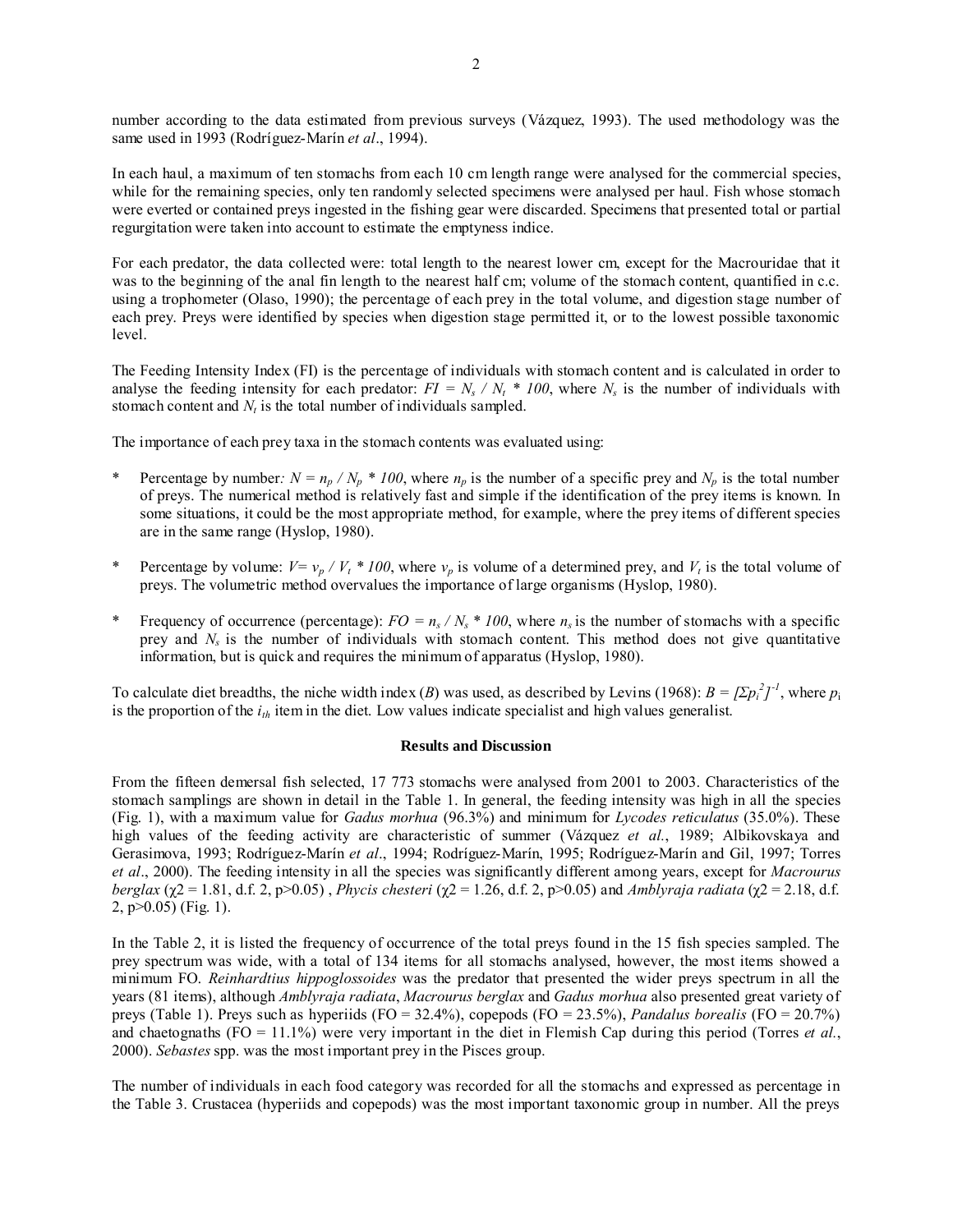presented similar *N*(%) throughout the three years sampled, except hyperiids and copepods. The differences in the importance of these two preys, copepods and hyperiids, were due to the predation of the *Gadus morhua* on hyperiids and the predation of *Sebastes* spp. on copepods. Both preys were replaced with *Pandalus borealis* in the case of *Sebastes* spp. and *Pandalus borealis* and redfish in the case of the cod. These changes in the numerical percentage could be due to the increase of the *Pandalus borealis* biomass in Flemish Cap observed in the last years (del Rio *et al.*, 2003) and also to the period of sampling that was earlier in the year 2003.

Table 4 shows a summary of the main preys by volume (%) found for each predator and for each prey as a whole, in this way, Pisces ( $V = 43.52\%$ ) and Crustaceans ( $V = 39.37\%$ ) were the main food resource for the 15 fish species in all these years (Fig. 2). Preys such as *Pandalus borealis* (V = 22.5%), hyperiids (V = 6.7%) and *Sebastes* spp. (V = 18.2%) were the most important preys in volume in the group of crustaceans and fish respectively. The presence of *Pandalus borealis* and hyperiids in all the feeding groups confirmed that these preys undertake extensive vertical migrations throughout the water column. *Sebastes* spp. was also other prey with great capacity for vertical displacement. These three prey items represent a connecting link between the pelagic and benthic ecosystems (Rodríguez-Marín, 1995). Cannibalism was observed only in *Reinhardtius hippoglossoides*, *Sebastes fasciatus*, *S. marinus* and the three species of the Anarhichas. Levins index (*B*) was also calculated and three categories of fish were established with respect to their feeding (Table 4):

a.- Specialist species, that have a high overlap percentage between the different length groups. There are no differences in feeding habits with size and a very small number of main prey taxa. They present one prey taxa with a percentage by volume between 50-70%, that is, they have low values of Levins index (*B*): from 1.55 to 2.53. These species are *Glyptocephalus cynoglossus*, *Anarhichas denticulatus*, *Phycis chesteri* and *Sebastes* juvenile (Table 4 and Fig. 3).

**Witch flounder (***Glyptocephalus cynoglossus***)**.- From the analysis of 370 stomachs, 93.5% contained food. The main food items in the witch flounder diet are the polychaetes and crustaceans (gammarideam), it is a typical benthic predator. Molluscs, Pisces and echinoderms were consumed in smaller quantities (V  $\langle 1.5\% \rangle$ . Overall, polychaetes (V = 79%) were by far the most important food item, followed by gammarideam ( $V = 13.5\%$ ).

Results of our data for the period 2001-03 coincide with other studies (Rodríguez-Marín *et al.*, 1994; Rodríguez-Marín, 1995; Cargnelli *et al*., 1999, Bowman *et al*, 2000; Link *et al*., 2002), but some of these studies indicate ontogenetic and geographic area shifts in the feeding habits (Cargnelli *et al*., 1999).

**Northern wolffish (***Anarhichas denticulatus***)**.- From the analysis of 193 stomachs, 54.4% contained food. It is the most pelagic feeder of the three wolffish species and its basic diet was made up of a great consumption of ctenophores ( $V = 73.2\%$ ), thus indicating a lesser connection of this species with the bottom. Northern wolffish fed more intensely in the summer than the others wolffishes (Fig. 1). The Figure 3 shows the prey groups by size found in the diet. Fish acquired a higher importance in the diet of individuals >70 cm. Cannibalism was observed, but not in all the years.

These results agree with other studies (Rodríguez-Marín *et al.*, 1994; Rodríguez-Marín, 1995; Torres *et al*., 2000), but some of these studies indicate ontogenetic and geographic area shifts in the feeding habits. Albikovskaya (1983) found that Atlantic and spotted wolffishes fed more intensely than the northern wolffish in the spring-summer period.

**Longfin hake (***Phycis chesteri***)**.- From the analysis of 347 stomachs, 88.5% contained food. Its diet was based almost exclusively on *Pandalus borealis* (V = 70.1%), although the individuals <20 cm fed primarily on mysids (Fig. 3). The longfin hake feeding habits follows the pattern of a benthopelagic predator (Rodríguez-Marín, 1995; Torres *et al.*, 2000). Rodríguez-Marín (1995) classified longfin hake like a low diversity feeder, that can indicate a change in the feeding during the last years and an increase of predation on *Pandalus borealis*.

**Redfish juvenile (***Sebastes* **spp.)**.- From the analysis of 1 720 stomachs, 64.2% contained food. Its diet was essentially based on small crustaceans, copepods ( $V = 60.9\%$ ) and a small proportion of hyperiids ( $V =$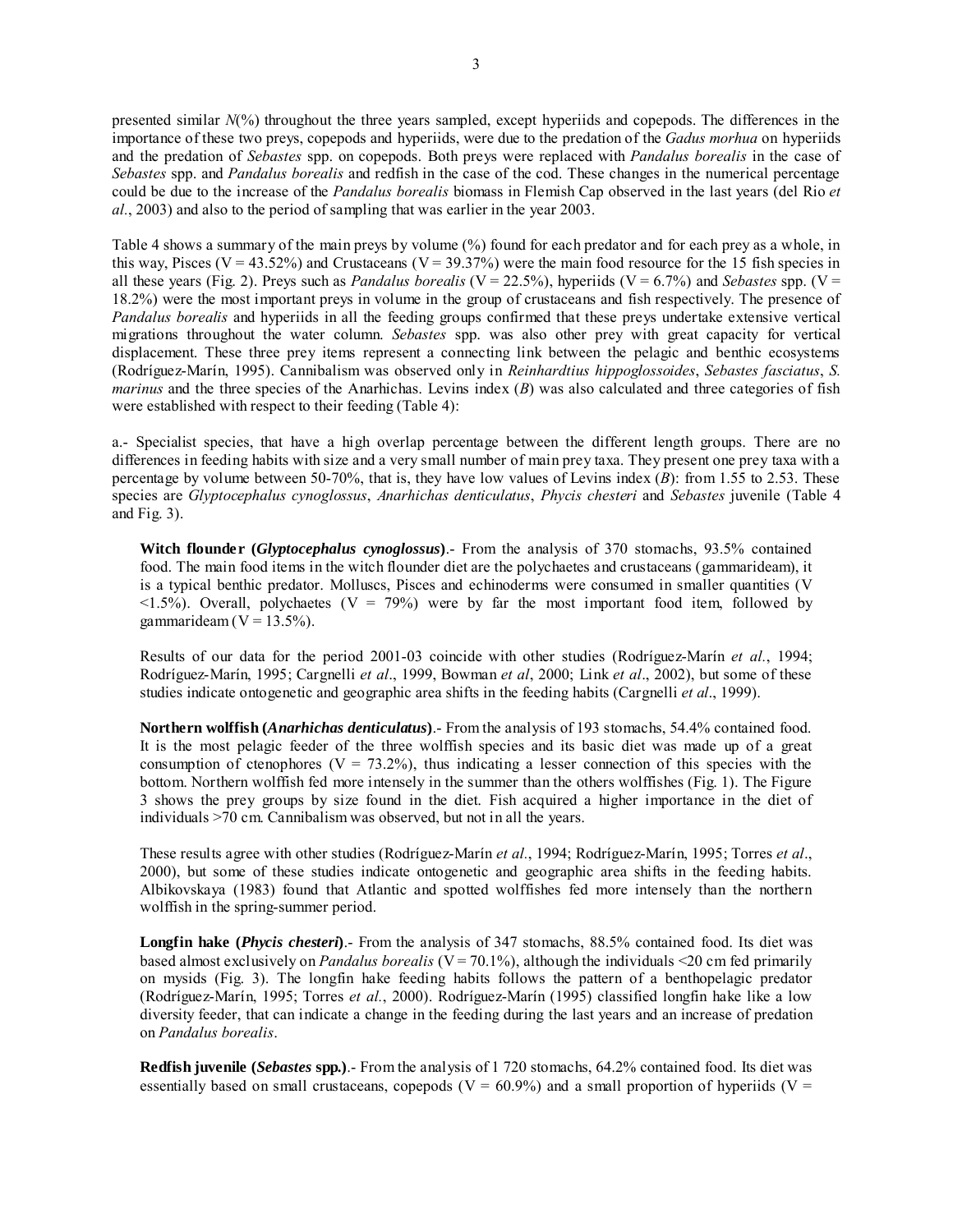10.9%) were the main prey taxa (Fig. 3). These results agree with other previous studies carried out in Flemish Cap (Rodríguez-Marín *et al.*, 1994; Torres *et al*., 2000).

b.- Low diversity feeders, species with few dietary categories, with changes throughout their lives. There is a dominant taxa in their diet with a percentage by volume between 30 and 50%. They present intermediate values of Levins index (3.75-5.69). Low diversity feeders are *Anarhichas minor*, *Lycodes reticulatus*, *Amblyraja radiata*, *Nezumia bairdii* and *Sebastes fasciatus* (Table 4 and Fig. 4).

**Spotted wolffish (***Anarhichas minor***)**.- The analysis of the 347 individuals showed 49% fish with full stomach. The main food items in the spotted wolffish diet were *Sebastes* spp. (V = 48.8%), ctenophores (V  $= 10.7\%$ ) and *Pandalus borealis* (V = 8.4%). It was the most ichthyophagous of the three wolffish species  $(V = 63.2%)$  and presented changes in the diet with the age, individuals <40 cm fed primarily on crustaceans and >40 cm fed almost exclusively on *Sebastes* spp. and ctenophores (Fig. 4). Cannibalism was only observed in fish 60-70 cm but not in all the years.

Some differences are observed with previous studies in Flemish Cap, in which this species showed to be a high diversity feeder (Rodríguez-Marín, 1995; Torres *et al.*, 2000). Our results for this period indicated that fish and crustaceans consumption increased throughout these years and the consumption of the others invertebrates fell.

**Arctic eelpout (***Lycodes reticulatus***)**.- From 871 stomachs analysed, 35% contained food. It presented the lowest value of feeding intensity of the 15 sampled species. *Pandalus borealis* (V = 39.1%), polychaetes (V  $= 25.8\%$ ) and euphausiids (V = 15.6%) constituted the main food of arctic eelpout (Fig. 4).

This specie also showed changes in its feeding habits with regard to previous studies in this area, in which it seemed to be a specialist feeder consuming mainly ophiurans (Rodríguez-Marín, 1995; Torres *et al.*, 2000).

**Thorny skate (***Amblyraja radiata***)**.- The analysis of 582 stomachs in this period showed high feeding intensity (90.7%). It presented a great variety of food organisms and at the same time each stomach contained a great variety of different preys, although only some of them were the main components. *Pandalus borealis* was the main prey ( $V = 38.2\%$ ) followed by *Sebastes* spp. ( $V = 12.5\%$ ). The diet changed with the size range, *Pandalus borealis* decreased and fish increased in individuals >50 cm, while cephalopods were the most important prey in the individuals >60 cm. It was the most predator of cephalopods ( $V = 9.5\%$ ) of the all studied species (Fig. 4).

Thorny skate is an opportunistic feeder on the most abundant prey species in each area and each season, this would explain some differences of our results (high consumption of *Pandalus borealis*) with other studies (Templeman, 1982; Vinnichenko *et al.*, 2002; Packer *et al.*, 2003). Rodríguez-Marín (1995) also found that this species was a high diversity feeder in Flemish Cap.

**Marlin-spike grenadier (***Nezumia bairdii***)**.- From the analysis of 699 stomachs, 87.3% contained food. Its basic diet was primarily made up of crustaceans (V = 81.2%) and polychaetes (V = 9.5%). *Nezumia bairdii*  fed as much on pelagic as on benthic preys: small crustaceans, such as hyperiids  $(V = 34.8\%)$  and mysids  $(V = 16.7\%)$ , and polychaetes respectively. Fish contributed little to diet  $(V = 2.7\%)$ . The main prey groups are shown in the Fig. 4. These results showed increase of FI, and also in the consumption of hyperiids in relation to other studies (Rodríguez-Marín, 1994).

**Acadian redfish (***Sebastes fasciatus***)**.- The proportion of stomachs with content was high (63%) from the 2 281 sampled individuals. Its diet was almost exclusively of crustaceans. Copepods  $(V = 31.9\%)$ , euphausiids ( $V = 17\%$ ), *Pandalus borealis* ( $V = 16\%$ ) and hyperiids ( $V = 10.6\%$ ) constituted its main food resource. *Sebastes fasciatus* is the most consumers of copepods of the three species of redfish, observing a slight shift in the consumption from copepods towards *Pandalus borealis,* hyperiids and fishes, with the increment of the size (Fig. 4). The proportion of fish in the diet was positively correlated with body size in the three species of *Sebastes (*Pikanowski *et al*., 1999). The copepods biomass increases in summer in Flemish Cap and it contitutes the main food (Albikovskaya and Gerasimova, 1993). Furthermore, the prey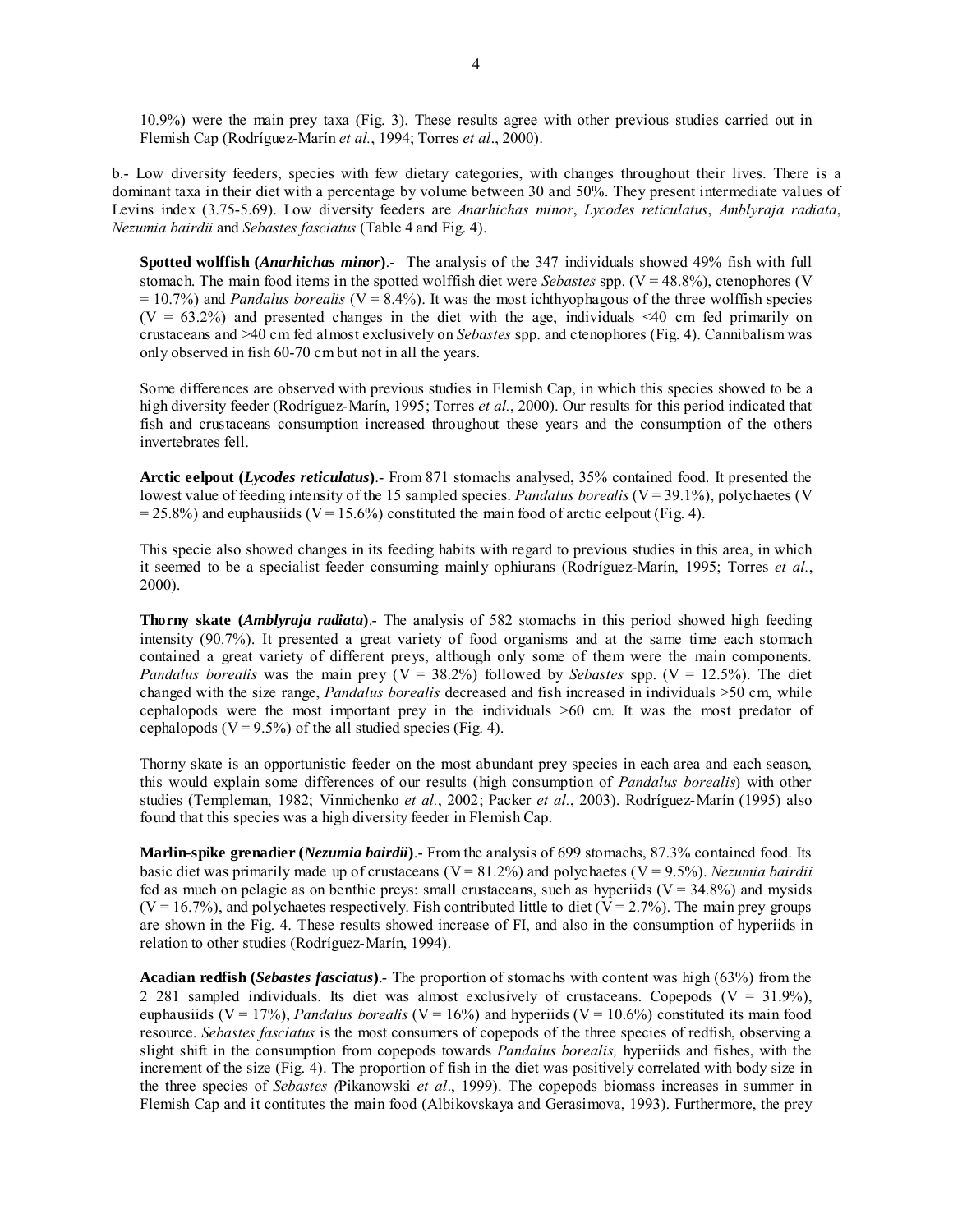size is proportional to fish size, and a positive correlation exists between the number of feeding redfish (*S. fasciatus* and *S.mentella*) and the size of the catch, implying that redfish concentrate where its prey concentrate (Pikanowski *et al.*, 1999).

c.- High diversity feeders. Species with a high diversified diet and feeding differ between size-classes. They present high values of Levins index (6.53-10.12) and the percentage by volume of their preys does not reach 30%. These species are *Reinhardtius hippoglossoides*, *Hippoglossoides platessoides*, *Anarhichas lupus*, *Gadus morhua*, *Sebastes marinus*, *Macrourus berglax* and *S. mentella* (Table 4 and Fig. 5).

**Greenland halibut (***Reinhardtius hippoglossoides***)**.- From the analysis of 3 252 stomachs, 60.9% contained food. *Pandalus borealis* (V = 25.6%), *Sebastes* spp. (V = 23.7%), *Lampadena speculigera* (V = 11.6%) and *Serrivomer beani* ( $V = 7.2$ %) were the main preys in the diet of this species. Cephalopods were consumed in small quantities (4.7%), also described by Rodríguez-Marín *et al.* (1997). Changes in the diet with size of Greenland halibut were observed in Flemish Cap, crustaceans (hyperiids and *Pandalus borealis*) were dominant in the diet of the fish smaller than 40 cm and fish were dominant in the individuals bigger than 40 cm (Fig. 5). Cannibalism was only observed in fish 30-40 cm but not in all the years. Greenland halibut presented the higher variety of food organisms in its diet in Flemish Cap (81 preys) and the geographic area influenced the prey spectrum.

Our observations have shown changes in the Greenland halibut predation in relation to previous years (Rodríguez-Marín, 1994; Rodríguez-Marín *et al.,* 1995; Torres *et al.,* 2000).

**American plaice (***Hippoglossoides platessoides***)**.- The analysis of 670 stomachs during 2001-2003 showed 68.5 % of stomachs with food. It fed mainly on hyperiids (V = 22.1%), ctenophores (V = 21.4%), *Pandalus borealis* (V = 18.4%) and brittle stars (V = 13.5%). Changes in the diet with size were observed in Flemish Cap, *Lumpenus lampretaeformis* ( $V = 81.8\%$ ) was very important in the diet of the fish smaller than 20 cm and crustaceans were dominant in the individuals bigger than 20 cm. Brittle stars were important in the intermediate sizes and the ctenophores in the individuals >50 cm (Fig. 5). Changes in the American plaice diet were also observed with regard to previous years, diminishing the consumption of some preys (ophiurans) and increasing the consumption of others (crustaceans and ctenophores). Moreover, these authors described this species like a specialist feeder and in our study American plaice appeared like a high diversity feeder (Rodríguez-Marín *et al.*, 1994; Rodríguez-Marín, 1995; Torres *et al*., 2000). Size, season and geographic area are significant factors to determine the diet (Zamarro, 1992; Johnson *et al*., 1999; González *et al.*, 2001).

**Atlantic wolffish (***Anarhichas lupus***)**.- From the analysis of 1 213 stomachs, 36.2% contained food (the lowest value together with *Lycodes reticulatus*). The main preys were *Pandalus borealis* (V = 30.8%) and redfish (V0 11.8%). The diet changes with the size range, individuals  $\leq 10$  cm ate brittle stars (V = 37.5%) and hyperiids ( $V = 20.6\%$ ); specimens >20 cm fed mainly on *Pandalus borealis*, while fish of the size range 10-19 cm fed on polychaetes ( $V = 18.1\%$ ), *Pandalus borealis* ( $V = 17.1\%$ ) and bivalves ( $V = 16\%$ ). Pisces and ctenophores ingestion increased in the largest individuals. Cannibalism was observed on individuals > 20 cm in all the years (Fig. 5). The Atlantic wolffish is a benthic and visual feeder. The diet is typically varied and appears to be influenced by availability of prey at different locations (Methven, 1999).

**Atlantic cod (***Gadus morhua***)**.- From the analysis of 779 stomachs, 96.3% contained food. This species presented the highest fullness value. It presented a great variety of food organisms and at the same time each stomach contained a great variety of different preys (sixty prey taxa), although only some of them were the main components: *Pandalus borealis* ( $V = 24.9\%$ ), *Sebastes* spp. ( $V = 16.1\%$ ) and hyperiids ( $V =$ 16%). With respect to the percentage by volume by length, crustaceans and fish had inverse trends with the increase of the length. Specimens smaller than 19 cm fed almost exclusively on crustaceans (hyperiids and copepods) and fish increased in the individuals  $> 40$  cm (Fig. 5). These results are in agreement with other previous studies in Flemish Cap (Albikowskaya *et al.*, 1993; Paz *et al*., 1993). This species is a high diversity feeder while in the Torres *et al*. (2000) studies it turned out to be a low diversity feeder.

**Golden redfish (***Sebastes marinus*).- The analysis of the 1 293 individuals showed 69.8% fish with full stomach. It was the most ichthyophagous of the three redfish species ( $V = 27.9\%$ ). Its diet was based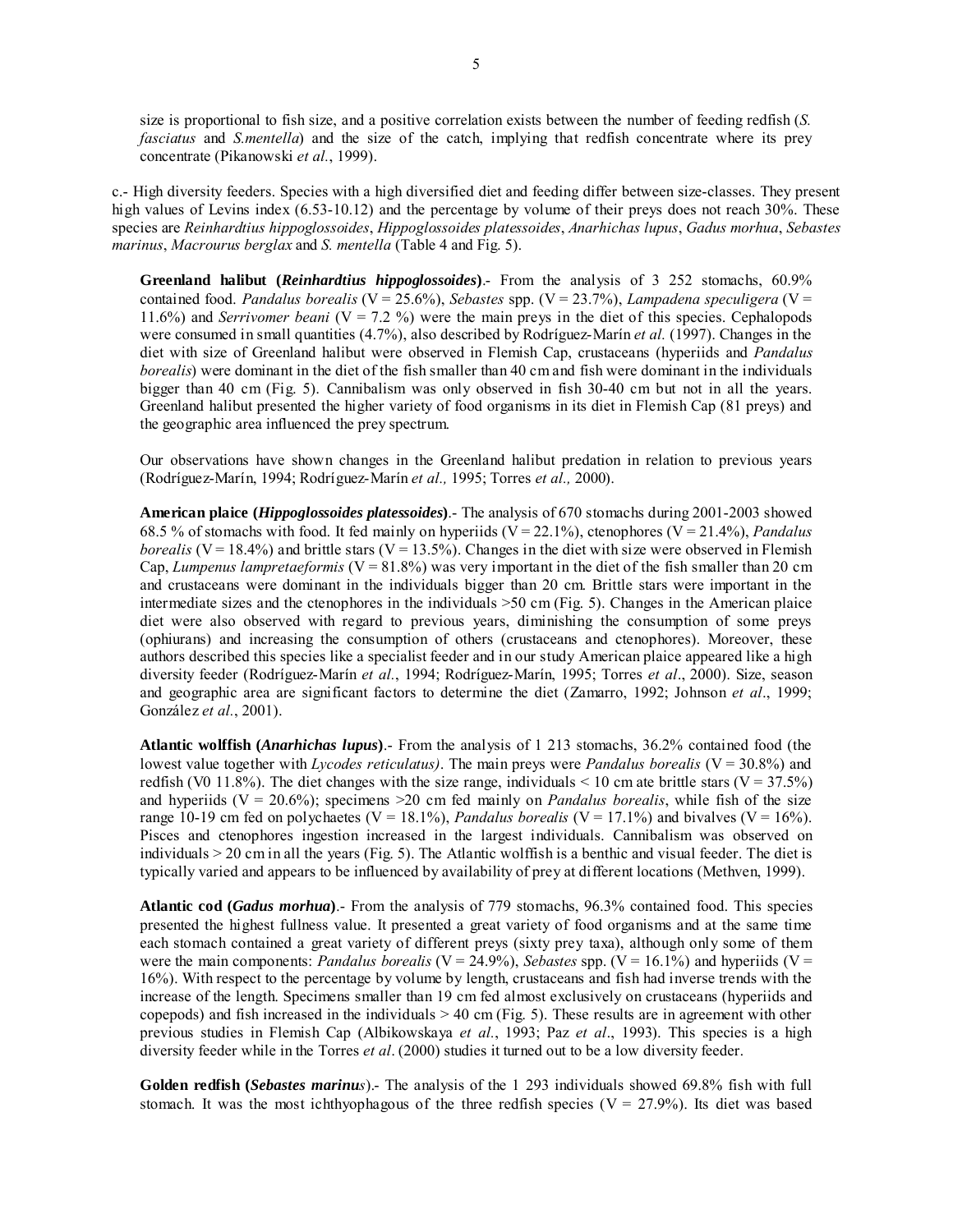mainly on *Pandalus borealis* (V = 22.4%), Gonostomathidae (V = 16.1%), hyperiids (V = 13.5%), copepods  $(V = 11.1\%)$  and chaetognaths  $(V = 7.1\%)$ . The consumption of fish increased with the age. Cannibalism was observed in all the sizes but not in all the years (Fig. 6). The importance of *Pandalus borealis* increased with regard to previous years (Rodríguez-Marín *et al.*, 1994; Torres *et al.*, 2000).

**Roughhead grenadier (***Macrourus berglax***)**.- From the analysis of 1 026 stomachs, 77.7% contained food. It is the third predator that presented a high spectrum of preys: *Pandalus borealis* ( $V = 24.0\%$ ), Scyphozoa ( $V = 16.5\%$ ) and *Lampadena speculigera* ( $V = 8.6\%$ ) were some of the most important preys in its diet. There are some differences in food with the increasing of the size, crustaceans and fish had opposite trends with regard to the length of roughhead grenadier. Scyphozoa increased in the individuals >10 cm (Fig. 6). Prominent changes in the diet the last years have not been observed.

**Deepwater redfish (***Sebastes mentella***)**.- From the analysis of 2 130 stomachs, 68.2% contained food. Euphasiids (V = 16.3%), hyperiids (V = 15 %), Copepods (V = 13.5%) and Pisces (V = 14.7%) were the main preys in its diet (Fig. 6). It presented a wider prey spectrum than the other two redfish species (40 items), being the only one that preyed upon cephalopods (Torres *et al.*, 2000; Rodriguez Marin *et al*., 1994).

Redfish is acknowledged to be a typical plankton-eater (Konstantinov *et al*., 1985; Albikovskaya and Gerasimova, 1993). Copepods, amphipods and eufausiids constitute the main food in summer, *Pandalus borealis* is also important. They feed most actively at night when they rise off the bottom following the vertical migration of their primary euphausiid prey (Pikanowski *et al.*, 1999).

#### **Conclusions**

With respect to previous studies during this period, important changes were not observed on the diet of the most of the studied species in this area. Preys such as hyperiids, *P. borealis*, and *Sebastes* spp. still have great importance in the diet of fish in Flemish Cap.

However, some differences have been found in this study with regard to the previous ones. *Phycis chesteri*, *Lycodes reticulatus*, and *Reinhardtius hippoglossoides* had fed more on *Pandalus borealis* than in the past, emphasizing its importance on the diet of these species. American plaice and *Anarhichas minor* have changed ophiurans for *P. borealis* and Pisces respectively. *Sebastes marinus* increased the consumption of *P. borealis* and fishes.

#### **Acknowledgements**

The present study was realised within a EU research project supported by the European Commission (DG XIV, Program for the collection of data in fisheries sector), IEO, CSIC, AZTI and IPIMAR.

#### **References**

- ALBIKOVSKAYA, L. K., and O.V. GERASIMOVA. 1993. Food and feeding patterns of cod (*Gadus morhua* L.) and beaked redfish (*Sebastes mentella* Travin) on Flemish Cap. *NAFO Sci. Coun. Studies*, **19**: 31-39.
- BOWMAN, R. E., C.E. STILLWELL, W. L. MICHAELS, and M. D. GROSSLEIN. 2000. Food of Northwest Atlantic fishes and two common species of squid. *NOAA Tech. Memo.* NMFS-NE-155.
- CARGNELLI, L. M., S. J. GRIESBACH, D. B. PACKER, P. L. BERRIEM, W. W. MORSE, and D. L. JONHSON. 1999. Essential fish habitat source document: Witch flounder, *Glyptocephalus cynoglossus*, life history and habitat characteristics. *NOAA Tech. Memo.* NMFS-NE-139.
- CASAS, J. M., and J. PAZ. 1994. Diet of Flemish Cap cod with particular reference to predation on redfish: 1988- 93. *NAFO SCR Doc*., No. 24, Serial No. N2390, 21 p.
- CASAS, J. M., and J. PAZ. 1996. Recent changes in the feeding of cod (*Gadus morhua*) off the Flemish Cap, Newfoundland: 1988-93. *ICES J. Mar. Sci*., **53**: 750-756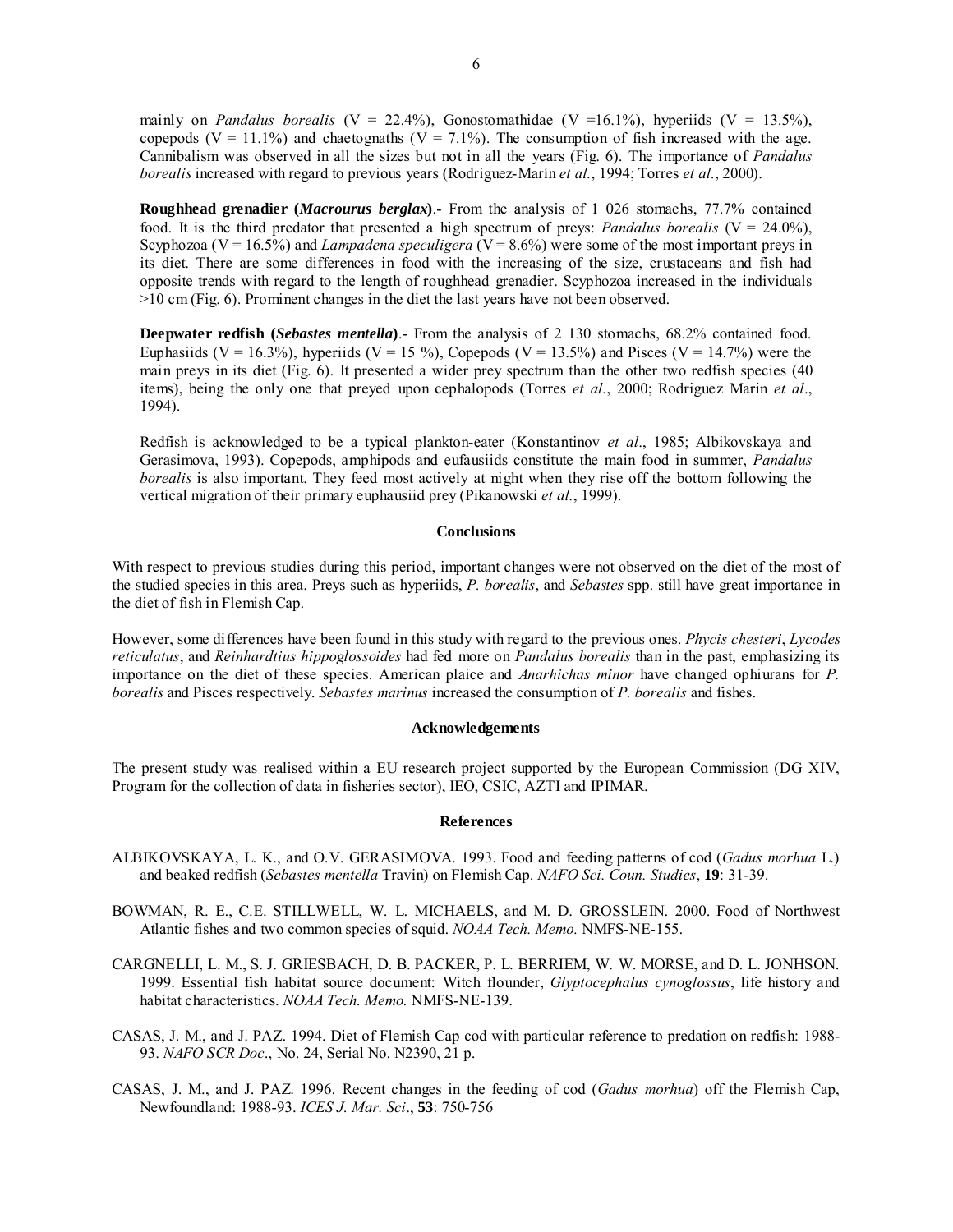- CASAS, J. M. 2004. Results from bottom trawl survey of Flemish Cap of July 2003. *NAFO SCR Doc*., No. 21, Serial No. N4969, 36 p.
- DEL RÍO, J. L., J. M. Casas, and D González Troncoso. 2003. Northern shrimp (*Pandalus borealis*) on Flemish Cap in June 2003. *NAFO SCR Doc*., No. 80, Serial No. N4921, 18 p.
- GONZÁLEZ, C., E. ROMÁN, and X. PAZ. 2003. Food and feeding of American plaice (*Hippoglossoides platessoides*) in the North Atlantic. *NAFO SCR Doc*., No. 23, Serial No. N4832, 21 p.
- HYSLOP, E. J.. 1980. Stomach contents analysis a review of methods and their application. *J. Fish. Biol.,* **17**: 411- 429
- JONHSON, D. L., P. L. BERRIEN, W. W. MORSE, and J. J. VITALIANO. 1999. Essential fish habitat source document: American plaice, Hippoglossoides platessoides, life history and habitat characteristics. *NOAA Tech. Memo.* NMFS-NE-123.
- KONSTANTINOV, K. G., T. N. TURUCK, and N.A. PLEKHANOVA. 1985. Food links of some fishes and invertebrates on Flemish Cap. *NAFO Sci. Coun. Studies*, **8**: 39-48.
- LEVINS, R. 1968. Evolution in Changes Environments. University Press. Princeton.
- LILLY, G. R. 1985. Cod (*Gadus morhua*) on the Flemish Cap feed primarily on redfish (*Sebastes* sp.) in winter 1984. *NAFO SCR Doc.,* No. 72, Serial No. N1027, 7 p.
- LINK, J. S., K. BOLLES, and C. G. MILLIKEN. 2002. The feeding ecology of flatfish in the Northwest Atlantic. *J. Northw. Atl. Fish. Sci*., **30**: 1-7.
- METHVEN, D. A. 1999. Annotated bibliography of demersal fish feeding with emphasis on selected studies from the Scotian Shelf and Grand Banks of the Northwest Atlantic. *Can Tech. Rep. Fish Aquat. Sci.*, No. 2267. iv, 106 p.
- OLASO, I. 1990. Distribución y abundancia del megabentos invertebrado en fondos de la plataforma cantábrica. *Bol. Inst. Esp. Oceanogr. Publ. Esp.*, No. **5**. 128 p.
- PACKER, D.B., C. A. ZETLIN, and J. J. VITALIANO. 2003. Essential fish habitat source document: Thorny skate, *Amblyraja radiata*, life history and habitat characteristics. *NOAA Tech. Memo.* NMFS-NE-178.
- PAZ, J., F. J. VÁZQUEZ, A. FERNÁNDEZ–ARROYO, and J. M. CASAS. 1989. The feeding of American plaice (*Hippoglossoides platessoides*), Redfish (*Sebastes marinus*) and Cod (*Gadus morhua*) in the Flemish Cap during July 1988. *NAFO SCR Doc*., No. 45, Serial No. N1622, 15 p.
- PAZ, J., J. M. CASAS, AND G. PÉREZ-GANDARAS. 1993. The feeding of Cod (*Gadus morhua*) on Flemish Cap 1989-90. N*AFO Scientific Coun. Studies,* **19**: 41-50.
- PIKANOWSKI, R. A., W. W. MORSE, P. L. BERRIEN, D. L. JOHNSON, and D. G. MACMILLAN. 1999. Essential fish habitat source document: Redfish, *Sebastes* spp., life history and habitat characteristics. *NOAA Tech. Memo.* NMFS-NE-132.
- RODRÍGUEZ-MARÍN, E., A. PUNZÓN, J. PAZ, and I. OLASO. 1994. Feeding of the most abundant fish species in Flemish Cap in summer 1993. *NAFO SCR Doc*., No. 35, Serial No. N2403. 33 p.
- RODRÍGUEZ-MARÍN, E. 1995. Feeding relationships of demersal fish in Flemish Cap in summer, 1993-1994. *NAFO SCR Doc*., No. 104, Serial No. N2627, 15 p.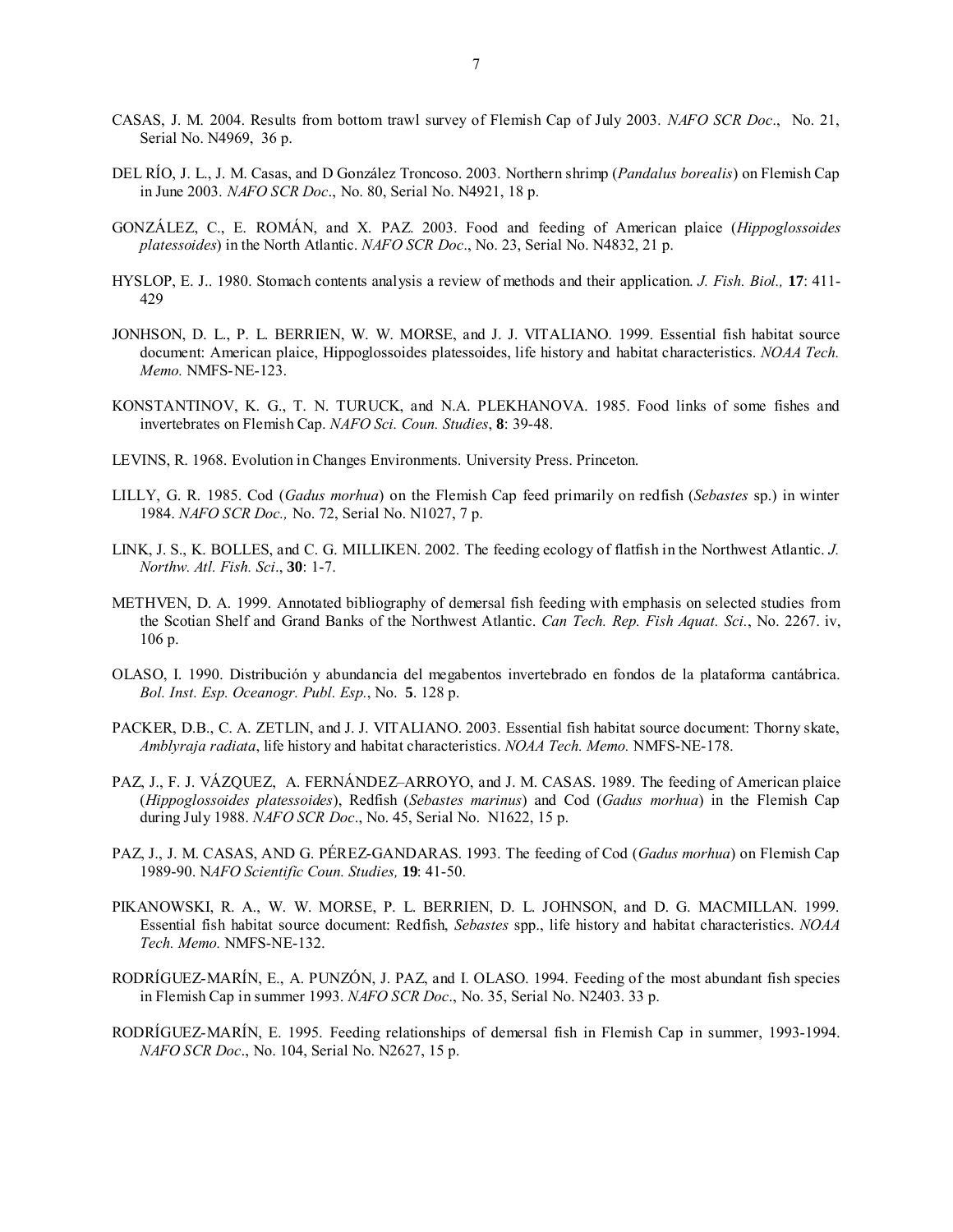- RODRÍGUEZ-MARÍN, E., E. DE CÁRDENAS, and J. PAZ. 1997. Feeding of Greenland halibut (*Reinhardtius hippoglossoides*) in 3LMNO NAFO Regulatory Area Divisions (Northwest Atlantic), 1991-94. *NAFO SCR Doc*., No. 37, Serial No. N2869.
- RODRÍGUEZ-MARÍN, E., and J. GIL. 1997. Informe preliminar de contenidos estomacales realizado durante la campaña Flemish Cap-96. Informe Final Flemish Cap 1996.
- TEMPLEMAN, W. 1982. Stomach contents of the thorny skate, *Raja radiata*, from the Northwest Atlantic. *J. Northw. Atl. Fish. Sci.,* **3**: 123-12.
- TORRES, P., E. RODRÍGUEZ-MARÍN, and I. LOUREIRO. 2000. Preliminary results feeding analysis for the most abundant demersal fishes in Flemish Cap during summer (1993-2000). *NAFO SCR Doc*., No. 60, Serial No. N4302, 9 p.
- VÁZQUEZ, F.J., F. J. PAZ, J. M. CASAS, E. DE CÁRDENAS, E. ÁLVAREZ, and A. FERNÁNDEZ-ARROYO. 1989. La alimentación de la platija americana, fletán negro, gallineta nórdica y el bacalao en Flemish Cap en julio de 1988. *Bol. Inst. Esp. Oceanogr*., **5**(2): 43 - 56
- VAZQUEZ, A. 1993. Results from bottom trawl survey of Flemish Cap in July 1992. *NAFO SCR Doc.,* No. 19, Serial No. N2196, 22 p.
- VINNICHENKO, V. I., V. N. MASHKOR, and V. N. KHLIVNOY. 2002. Brief results of Russian investigations and fishery for thorny skate (*Raja radiata*) in NAFO Regulatory Area in 2000-2001. *NAFO SCR Doc*., No. 11, Serial No. N4612.
- ZAMARRO, F. J. 1992. Comportamiento alimenticio y reproducción de la platija americana (*Hippoglossoides platessoides*, Fabricius 1780) (Pisces, Pleuronectidae) en el sur del Gran Banco de Terranova. Tesis doctoral. Universidad de Santiago de Compostela. Facultad de Ciencias Biológicas. departamento de Biología Fundamental.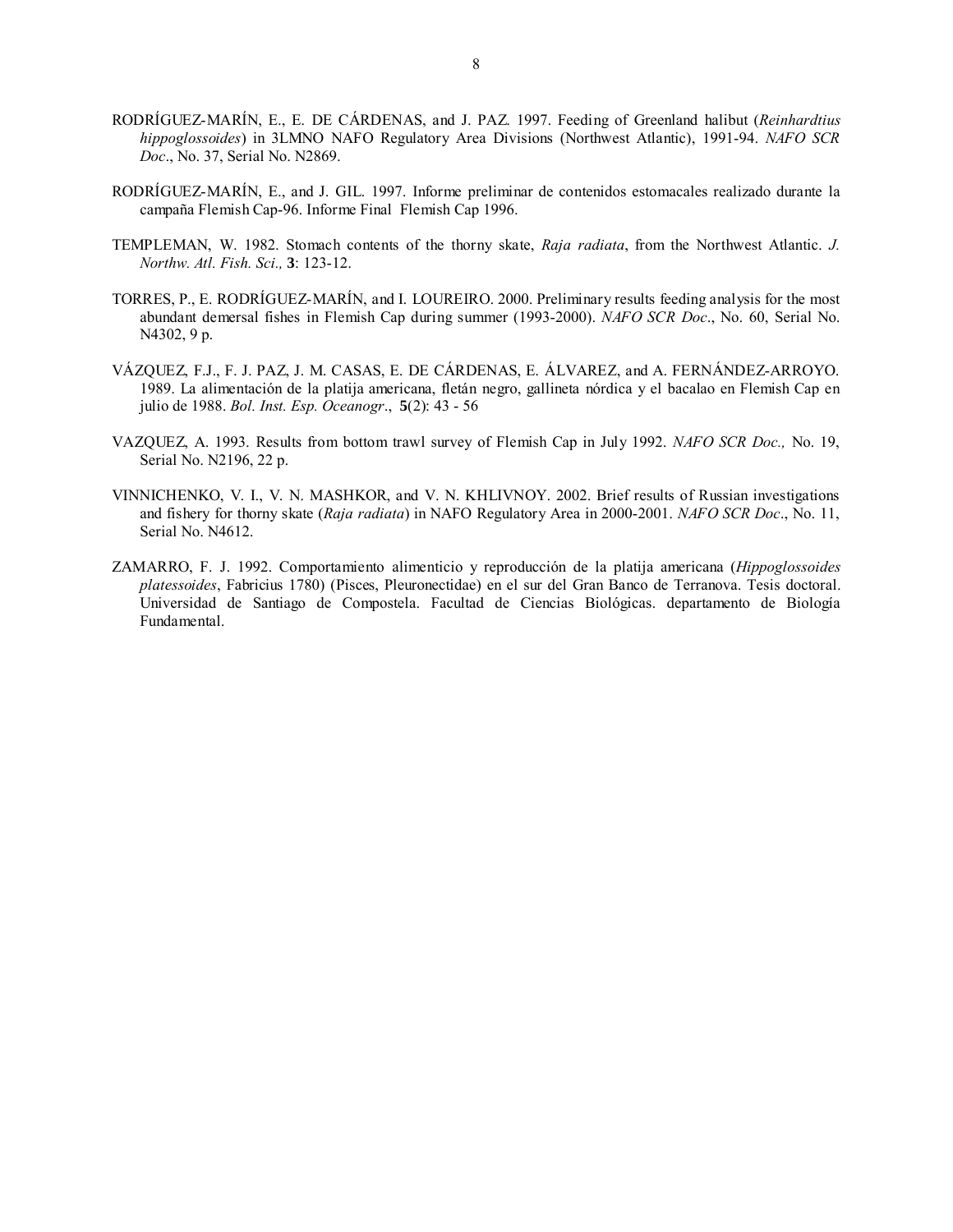Table 1.- Characteristics of stomach sampling. N° empty = Number of empty stomachs; % FI = Feeding intensity; N° Reg. = Number of regurgitated stomachs; % FI: Feeding intensity;  $N^{\circ}$  hauls = Number of hauls.

| <b>SPECIES</b>               | No.<br><b>Empty</b> | No.<br><b>Full</b> |              | No. Reg. Total |      | % FI Size range<br>(cm) | Depth<br>range $(m)$ | No.<br>hauls | No. Prey<br><b>Items</b> |
|------------------------------|---------------------|--------------------|--------------|----------------|------|-------------------------|----------------------|--------------|--------------------------|
| Amblyraja radiata            | 54                  | 520                | 8            | 582            | 90.7 | 11-82                   | 83-696               | 191          | 75                       |
| Anarhichas denticulatus      | 88                  | 104                | 1            | 193            | 54.4 | $6 - 103$               | 148-730              | 125          | 27                       |
| Anarhichas lupus             | 774                 | 439                | $\mathbf{0}$ | 1213           | 36.2 | $4 - 83$                | 83-586               | 156          | 48                       |
| Anarhichas minor             | 177                 | 170                | $\mathbf{0}$ | 347            | 49.0 | 10-113                  | 130-585              | 140          | 41                       |
| Gadus morhua                 | 29                  | 721                | 29           | 779            | 96.3 | 15-106                  | 130-449              | 140          | 62                       |
| Glyptocephalus cynoglossus   | 24                  | 346                | $\theta$     | 370            | 93.5 | 20-57                   | 130-677              | 126          | 25                       |
| Hippoglossoides platessoides | 211                 | 459                | $\mathbf{0}$ | 670            | 68.5 | 12-59                   | 130-631              | 145          | 44                       |
| Lycodes reticulatus          | 566                 | 305                | $\mathbf{0}$ | 871            | 35.0 | $8 - 38$                | 208-618              | 111          | 29                       |
| Macrourus berglax            | 229                 | 775                | 22           | 1026           | 77.7 | $2 - 34$                | 247-730              | 113          | 64                       |
| Nezumia bairdii              | 89                  | 600                | 10           | 699            | 87.3 | $1-9$                   | 226-708              | 109          | 35                       |
| Phycis chesteri              | 40                  | 294                | 13           | 347            | 88.5 | $7 - 44$                | 156-586              | 75           | 22                       |
| Reinhardtius hippoglossoides | 1272                | 1978               | 2            | 3252           | 60.9 | 12-68                   | 83-730               | 212          | 81                       |
| Sebastes fasciatus           | 845                 | 1331               | 105          | 2281           | 63.0 | $11 - 35$               | 130-704              | 152          | 33                       |
| Sebastes mentella            | 677                 | 1255               | 198          | 2130           | 68.2 | 13-42                   | 147-707              | 140          | 40                       |
| Sebastes juvenile            | 615                 | 1007               | 98           | 1720           | 64.2 | $4 - 18$                | 83-643               | 141          | 19                       |
| Sebastes marinus             | 391                 | 803                | 99           | 1293           | 69.8 | 14-51                   | 83-643               | 141          | 38                       |
| TOTAL:                       | 6081                | 11107 585          |              | 17773          | 65.8 |                         | $83 - 730$           |              | 134                      |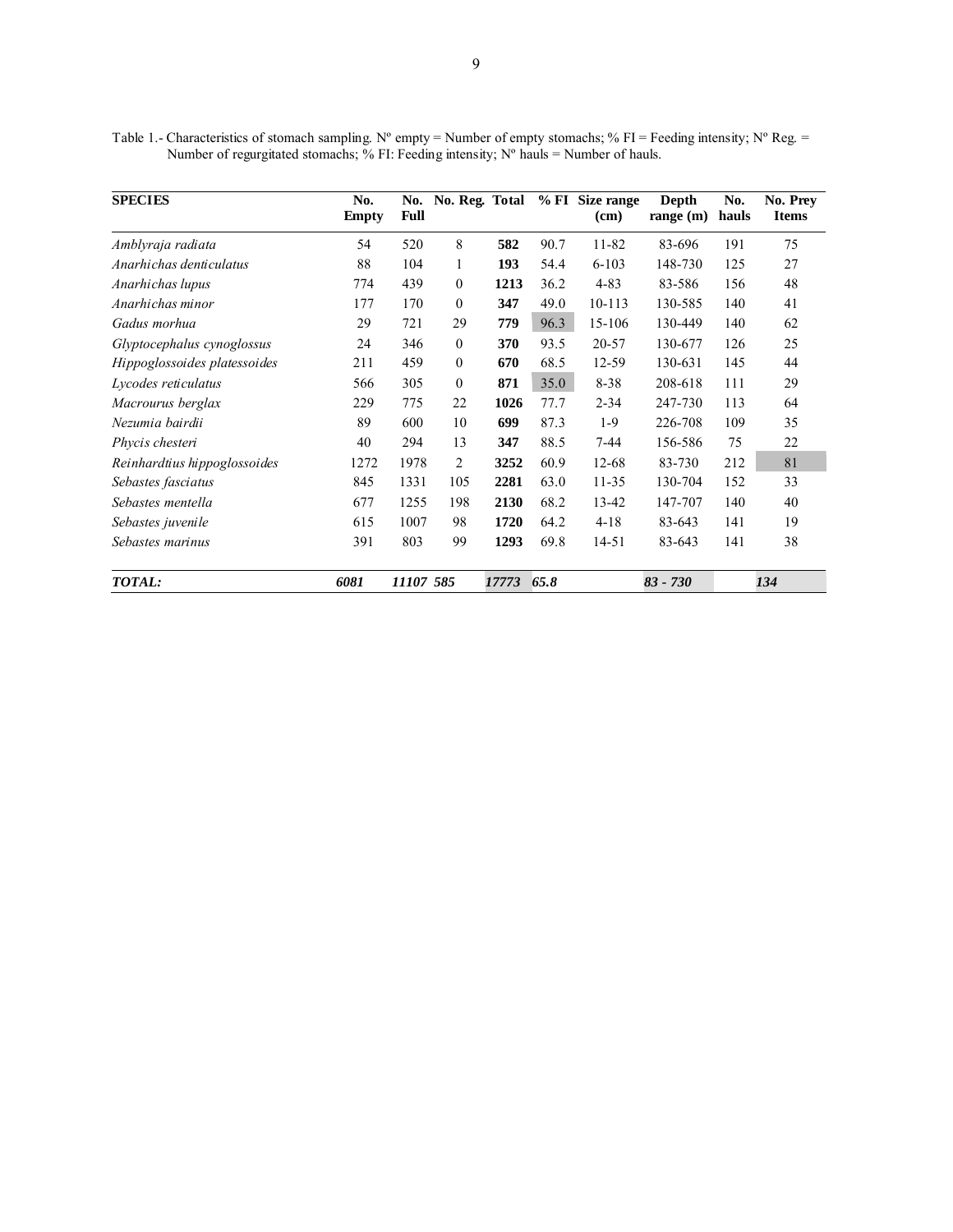Table 2.- Prey items found in the stomachs of the 15 fish species sampled. F.O. (%) = Frequency of occurrence percentage.

| <b>SPECIES</b>               | <b>F.O.</b><br><b>SPECIES</b><br>(%) |                               | $F.O.$ (%) | <b>SPECIES</b>             | $F.O.$ (%) |  |
|------------------------------|--------------------------------------|-------------------------------|------------|----------------------------|------------|--|
| <b>CRUSTACEA</b>             | 80.35                                | Unidentified Gasteropods      | 0.54       | Poromitra megalops         | 0.03       |  |
| Hyperiidea                   | 32.38                                | Oegopsida                     | 0.53       | Notoscopelus spp.          | 0.03       |  |
| Copepoda                     | 23.51                                | Unidentified Decapoda Cefalp. | 0.50       | Cyclothone microdon        | 0.03       |  |
| Pandalus borealis            | 20.70                                | Pectinidae                    | 0.14       | Urophycis sp.              | 0.02       |  |
| Unidentified Crustacea       | 10.52                                | Semirossia spp.               | 0.12       | Scomberesox saurius        | 0.02       |  |
| Mysidacea                    | 9.35                                 | Histioteuthis spp.            | 0.05       | Lycodes esmarki            | 0.02       |  |
| Unidentified Euphausiacea    | 8.53                                 | Scaphopoda                    | 0.05       | Cerato ideos               | 0.02       |  |
| Gammaridea                   | 4.03                                 | Bathypolypus arcticus         | 0.05       | Antimora rostrata          | 0.02       |  |
| Sergestes arcticus           | 4.01                                 | Unidentified Octopoda         | 0.04       | Anarhichas minor           | 0.02       |  |
| Unidentified Natantia        | 3.33                                 | Opistobranchia                | 0.03       | Ammodytes sp.              | 0.02       |  |
| Lebbeus polaris              | 2.10                                 | Histioteuthis reversa         | 0.02       | Normichthys operosus       | 0.01       |  |
| Spirontocaris lilljeborgi    | 0.48                                 | Gonatus sp.                   | 0.01       | Myctophum punctatun        | 0.01       |  |
| Sergia robusta               | 0.47                                 | Illex illecebrosus            | 0.01       | Lycodes vahli              | 0.01       |  |
| Chionoecetes opilio          | 0.39                                 | Onichotheuthys banksii        | 0.01       | Liparis spp.               | 0.01       |  |
| Meganyctiphanes norvegica    | 0.35                                 | Sepiolidae                    | 0.01       | Fish larvae                | 0.01       |  |
| Bentheuphausia amblyops      | 0.30                                 |                               |            | Pisces eggs                | 0.01       |  |
| Paguridea                    | 0.26                                 |                               |            | Gaidropsarus spp.          | 0.01       |  |
| Isopoda                      | 0.25                                 | <b>PISCES</b>                 | 15.80      | Unidentified Gadidae       | 0.01       |  |
| Sabinea sarsi                | 0.24                                 | <b>Unidentified Pisces</b>    | 7.72       | Cottunculus spp.           | 0.01       |  |
| Acanthephyra spp.            | 0.18                                 | Sebastes spp.                 | 3.17       | Amblyraja hyperborea       | 0.01       |  |
| Pontophilus norvegicus       | 0.15                                 | Lumpenus lumpretaeformis      | 1.54       |                            |            |  |
| Acanthephyra pelagica        | 0.10                                 | Unidentified Myctophidae      | 0.86       |                            |            |  |
| Unidentified Brachyura       | 0.08                                 | Lampadena speculigera         | $0.80\,$   | <b>OTHER INVERTEBRATES</b> | 23.12      |  |
| Unidentified Decapoda Crust. | 0.06                                 | Anarhichas sp.                | 0.51       | Chaetognata                | 11.10      |  |
| Caprellidae                  | 0.05                                 | Serrivomer beani              | 0.39       | Unidentified Polychaeta    | 5.62       |  |
| Pasiphaea tarda              | 0.05                                 | Nezumia bairdi                | 0.36       | Polychaeta Sedentaria      | 2.44       |  |
| Hyas spp.                    | 0.04                                 | Anarhichas lupus              | 0.36       | Polychaeta Errantia        | 1.80       |  |
| Pycnogonidae                 | 0.04                                 | Triglops murrayi              | 0.26       | Scyphozoa                  | 1.05       |  |
| Cumacea                      | 0.04                                 | Unidentified Gonostomatidae   | 0.25       | Ctenophora                 | 0.93       |  |
| Parapasiphaea sulcatifrons   | 0.03                                 | Notolepis rissoi              | 0.17       | Anthozoa                   | 0.52       |  |
| Acanthephyra purpurea        | 0.02                                 | Phycis chesteri               | 0.14       | Aphroditidae               | 0.36       |  |
| Lithodes maja                | 0.02                                 | Macrourus berglax             | 0.13       | Sipunculida                | 0.20       |  |
| Unidentified Amphipoda       | 0.01                                 | Chauliodus sloani             | 0.12       | Ascidia                    | 0.10       |  |
| Ostracoda                    | 0.01                                 | Nemichthys scolopaceus        | 0.11       | Porifera                   | 0.09       |  |
| Unidentified Pasiphaeidae    | 0.01                                 | Paralepididae                 | 0.10       | Unidentified Cnidaria      | 0.02       |  |
| Gennadas elegans             | 0.01                                 | Ceratoscopelus maderensis     | 0.09       | Bryozoa                    | 0.01       |  |
| Argis dentata                | $0.01\,$                             | Lycodes reticulatus           | 0.06       | Priapulida                 | $0.01\,$   |  |
|                              |                                      | Gaidropsarus ensis            | 0.06       |                            |            |  |
|                              |                                      | Magnisudis atlantica          | 0.05       |                            |            |  |
| <b>ECHINODERMATA</b>         | 5.62                                 | Unidentified Macrouridae      | 0.05       | <b>OTHERS</b>              | 3.35       |  |
| Ophiuroidea                  | 3.96                                 | Lycodes spp.                  | 0.05       | Unidentified               | 2.42       |  |
| Echinoidea Irregularia       | 0.93                                 | Stomias boa                   | 0.05       | <b>Stones</b>              | 0.60       |  |
| Echinoidea Regularia         | 0.86                                 | Poromitra sp.                 | 0.05       | Unidentified eggs          | 0.32       |  |
| Asteroidea                   | 0.82                                 | Malacosteus niger             | 0.05       | Offal                      | 0.02       |  |
| Unidentified Echinoidea      | 0.12                                 | Benthosema glaciale           | 0.05       | Vessel waste               | $0.01\,$   |  |
| Unidentified Echinodermata   | 0.05                                 | Reinhardtius hippoglossoides  | 0.04       | Sand                       | 0.01       |  |
| Holothuroidea                | 0.02                                 | Mallotus villosus             | $0.04\,$   |                            |            |  |
|                              |                                      | Batilagus euriops             | 0.04       |                            |            |  |
|                              |                                      | Aspidophoroides monopterygius | 0.04       |                            |            |  |
| <b>MOLLUSCA</b>              | 5.56                                 | Argyropelecus sp              | 0.04       |                            |            |  |
| Unidentified Bivalvia        | 2.33                                 | Anguilliformes indet.         | 0.04       |                            |            |  |
| Unidentified Cephalopoda     | 1.30                                 | Anarhichas denticulatus       | 0.04       |                            |            |  |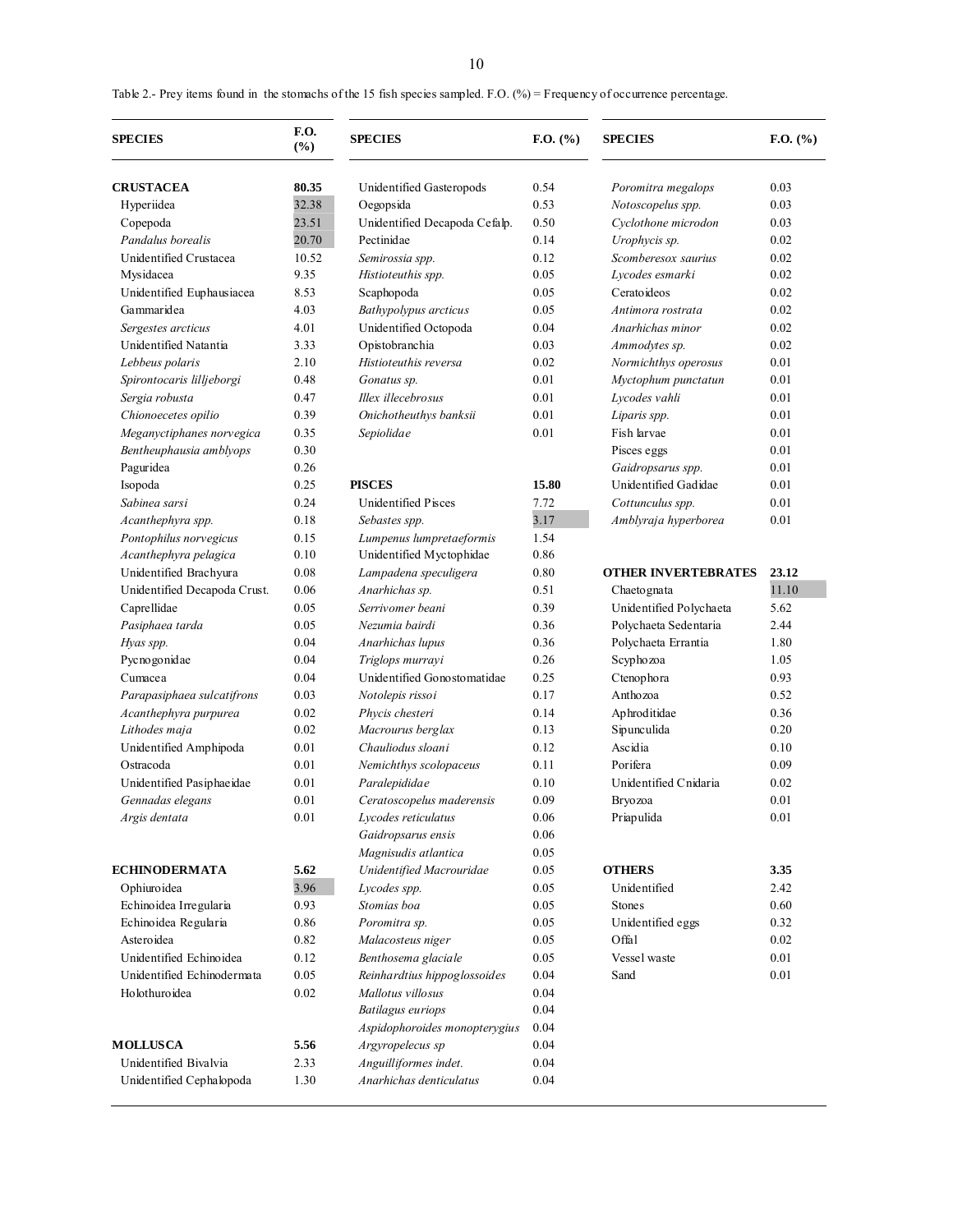|                                             |              | N(%)         |              |              |  |  |  |  |
|---------------------------------------------|--------------|--------------|--------------|--------------|--|--|--|--|
|                                             | 2001         | 2002         | 2003         | Total        |  |  |  |  |
|                                             |              |              |              |              |  |  |  |  |
| <b>PISCES</b>                               | 1.59<br>0.29 | 1.19<br>0.20 | 4.60<br>1.45 | 1.63<br>0.34 |  |  |  |  |
| Sebastes spp.<br><b>Unidentified Pisces</b> | 0.51         | 0.42         | 1.76         | 0.57         |  |  |  |  |
| Unidentified Myctophidae                    | 0.13         | 0.18         | 0.07         | 0.15         |  |  |  |  |
| Lumpenus lumpretaeformis                    | 0.20         | 0.05         | 0.60         | 0.15         |  |  |  |  |
| <b>CRUSTACEA</b>                            | 85.92        | 93.41        | 74.77        | 89.33        |  |  |  |  |
| Hyperiidea                                  | 51.81        | 32.72        | 24.79        | 37.88        |  |  |  |  |
| Sergestes arcticus                          | 0.46         | 1.26         | 2.00         | 1.08         |  |  |  |  |
| Unidentified Natantia                       | 0.96         | 0.01         | 0.10         | 0.31         |  |  |  |  |
| Unidentified Crustacea                      | 0.50         | 0.55         | 4.46         | 0.90         |  |  |  |  |
| Gammaridea                                  | 0.51         | 0.29         | 4.50         | 0.76         |  |  |  |  |
| Mysidacea                                   | 2.12         | 2.15         | 5.37         | 2.44         |  |  |  |  |
| Euphausiacea                                | 0.77         | 1.48         | 4.37         | 1.54         |  |  |  |  |
| Copepoda                                    | 24.00        | 52.64        | 15.26        | 40.24        |  |  |  |  |
| Lebbeus polaris                             | 1.34         | 0.88         | 0.59         | 1.00         |  |  |  |  |
| Pandalus borealis                           | 3.23         | 1.29         | 12.36        | 2.94         |  |  |  |  |
|                                             |              |              |              |              |  |  |  |  |
| <b>MOLLUSCA</b>                             | 0.79         | 1.88         | 1.57         | 1.52         |  |  |  |  |
| Pectinidae                                  | 0.00         | 0.26         | 0.00         | 0.15         |  |  |  |  |
| Gasteropodos                                | 0.07         | 1.17         | 0.01         | 0.72         |  |  |  |  |
| <b>Bivalvia</b>                             | 0.47         | 0.38         | 0.78         | 0.45         |  |  |  |  |
| <b>ECHINODERMATA</b>                        | 4.77         | 0.87         | 12.50        | 3.18         |  |  |  |  |
| Ophiuroidea                                 | 4.46         | 0.51         | 11.72        | 2.79         |  |  |  |  |
| Echinoidea regularia                        | 0.21         | 0.11         | 0.33         | 0.16         |  |  |  |  |
| Asteroidea                                  | 0.04         | 0.14         | 0.34         | 0.13         |  |  |  |  |
| <b>OTHER INVERTEBRATES</b>                  | 6.57         | 2.55         | 5.54         | 4.08         |  |  |  |  |
| Polychaeta                                  | 1.65         | 0.52         | 3.86         | 1.19         |  |  |  |  |
| Ctenophora                                  | 1.45         | 0.52         | 0.52         | 0.81         |  |  |  |  |
| Scyphozoa                                   | 0.22         | 0.07         | 0.04         | 0.12         |  |  |  |  |
| Chaetognata                                 | 3.16         | 1.38         | 0.90         | 1.89         |  |  |  |  |
| <b>OTHERS</b>                               | 0.36         | 0.10         |              | 0.27         |  |  |  |  |
|                                             |              |              | 1.03         |              |  |  |  |  |
| Unidentified                                | 0.14         | 0.07         | 0.92         | 0.17         |  |  |  |  |

Table 3.- Percentage by number (N(%)) of the most characteristic preys in the period 2001-2003.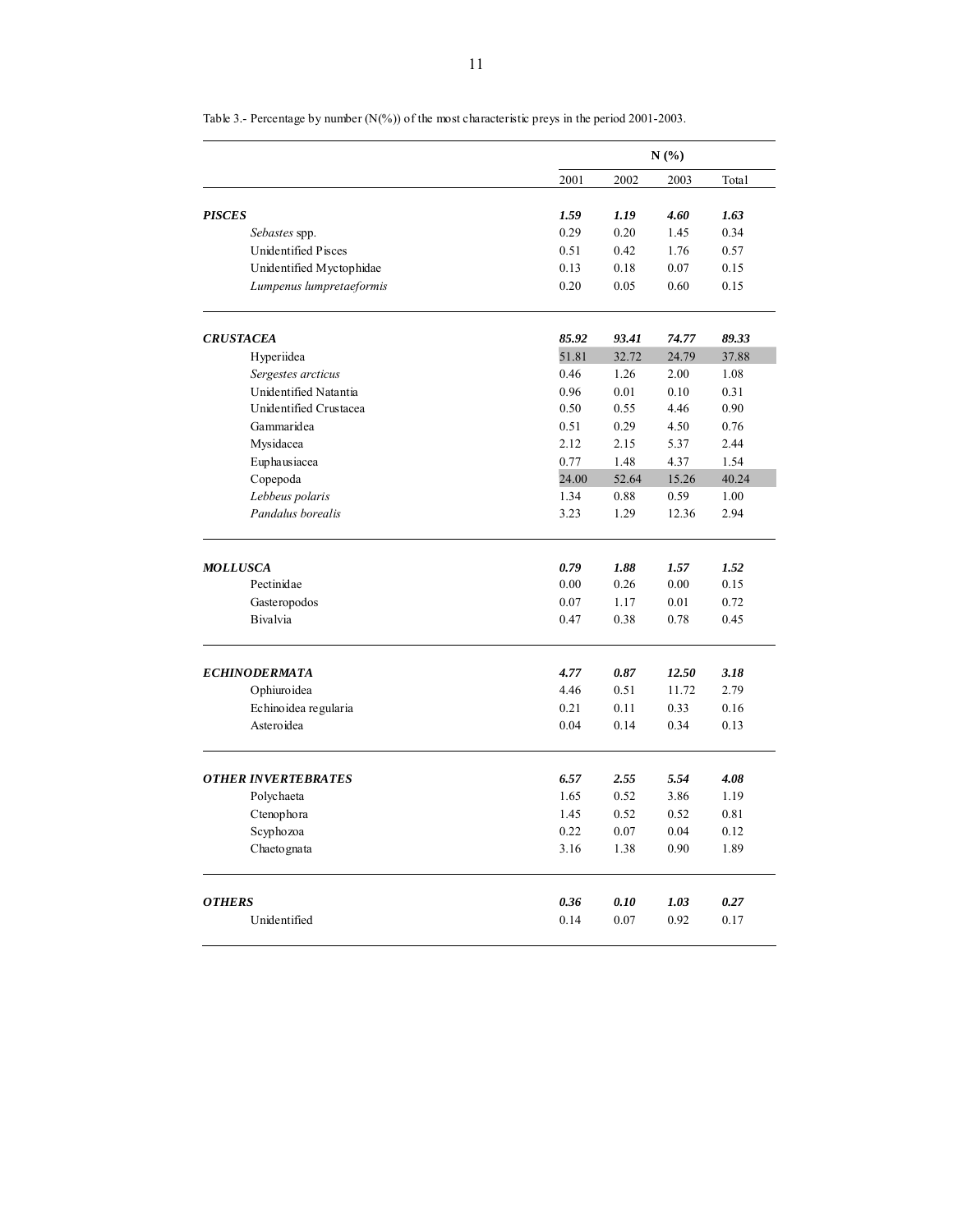| ٧ |
|---|

Table 4.- Percentage by volume of the most characteristic preys and diet breadths (Levins index, B) for each predator.

|                                                                                           |                        |                                        | $\bm{p}_{\bm{y}}$ ás che: |                       | <b>Surfictus</b> mind                  | Lycoles reticulates          | snblyrga raliata             | Neguria bainti                | Sebastes                             | divina dius hippoglassoides    | Hypoglossides pla                      |                                      |                                      |                              | bergia                                 | <b>Sebastes</b>              | TOTAL                                 |
|-------------------------------------------------------------------------------------------|------------------------|----------------------------------------|---------------------------|-----------------------|----------------------------------------|------------------------------|------------------------------|-------------------------------|--------------------------------------|--------------------------------|----------------------------------------|--------------------------------------|--------------------------------------|------------------------------|----------------------------------------|------------------------------|---------------------------------------|
| Lenvins index $(B)$ =                                                                     | 1.55                   | 1.80                                   | 1.99                      | 2.53                  | 3.75                                   | 4.04                         | 5.62                         | 5.66                          | 5.69                                 | 6.53                           | 6.61                                   | 7.31                                 | 7.56                                 | 9.08                         | 9.64                                   | 10.12                        |                                       |
| <b>PISCES</b><br>Sebastes sp.<br>Serrivomer beani                                         | 0.08                   | 16.97<br>12.20<br>0.41                 | 3.77                      | 0.42                  | 63.17<br>48.79<br>2.66                 | 2.40                         | 36.16<br>12.49<br>0.53       | 2.69                          | 4.94<br>0.30                         | 65.15<br>23.68<br>7.23         | 7.64<br>0.21                           | 28.64<br>11.78                       | 40.27<br>16.07                       | 27.90<br>4.71                | 32.92<br>1.75<br>3.49                  | 14.69                        | 43.52<br>18.24<br>2.65                |
| <b>Unidentified Pisces</b><br>Anarhichas sp.<br>Anarhichas lupus<br>Lampadena speculigera | 0.08                   | 1.11<br>1.79<br>0.18                   | 1.43                      | 0.42                  | 1.22<br>0.62                           | 0.51<br>1.47                 | 9.99<br>0.55<br>1.91<br>0.73 | 1.37                          | 2.38<br>0.88                         | 10.23<br>0.46<br>0.37<br>11.62 | 0.32<br>1.35                           | 0.08<br>8.42                         | 4.46<br>7.01<br>7.15                 | 10.49<br>5.16                | 6.38<br>8.64                           | 10.19<br>1.14                | 6.37<br>1.81<br>2.17<br>4.15          |
| <b>CRUSTACEA</b><br>Hyperiidea                                                            | 18.32<br>0.11          | 5.83<br>3.96                           | 95.54<br>3.88             | 94.82<br>10.92        | 10.36<br>1.34                          | 60.87<br>0.67                | 52.07<br>1.68                | 81.24<br>34.78                | 88.72<br>10.57                       | 29.62<br>2.62                  | 45.29<br>22.13                         | 38.18<br>3.85                        | 55.81<br>15.96                       | 62.65<br>13.48               | 34.90<br>0.90                          | 73.99<br>15.00               | 39.37<br>6.71                         |
| Sergestes arcticus<br>Unidentified Crustacea<br>Gammaridea                                | 0.30<br>0.33<br>13.51  | 0.17<br>0.01                           | 0.62<br>4.21<br>0.43      | 0.56<br>7.58<br>0.49  | 0.04                                   | 0.44<br>1.95<br>1.44         | 3.87<br>1.83<br>0.52         | 2.09<br>10.53<br>2.82         | 4.43<br>5.15<br>0.14                 | 0.15<br>0.29<br>0.01           | 0.71<br>0.15<br>0.17                   | 1.38<br>0.50<br>0.08                 | 5.09<br>0.80<br>0.17                 | 2.32<br>4.11<br>0.06         | 1.36<br>1.50<br>0.25                   | 3.94<br>6.67<br>0.09         | 2.01<br>1.09<br>0.22                  |
| Mysidacea<br>Euphausiacea<br>Copepoda                                                     | 0.15<br>0.90<br>0.04   | 0.02                                   | 7.00<br>1.17<br>1.01      | 4.09<br>5.27<br>60.87 | 0.04                                   | 0.27<br>15.59<br>0.01        | 0.06<br>1.45<br>0.02         | 16.70<br>2.33<br>4.35         | 1.79<br>17.03<br>31.87               | 0.04<br>0.26<br>0.00           | 0.07<br>1.80<br>0.07                   | 0.15                                 | 0.09<br>1.73<br>0.06                 | 0.42<br>7.03<br>11.07        | 0.46<br>1.42<br>0.13                   | 1.29<br>16.68<br>13.47       | 0.24<br>1.70<br>1.77                  |
| Lebbeus polaris<br>Pandalus borealis                                                      | 2.53                   | 0.01<br>1.64                           | 2.04<br>70.08             | 0.09<br>2.92          | 8.38                                   | 0.59<br>39.10                | 0.12<br>38.18                | 1.56                          | 0.19<br>16.02                        | 0.05<br>25.59                  | 0.12<br>18.36                          | 0.31<br>30.79                        | 5.81<br>24.89                        | 22.42                        | 0.28<br>24.01                          | 9.67                         | 1.28<br>22.50                         |
| <b>MOLLUSCA</b>                                                                           | 0.34                   | 2.49                                   | 0.16                      | 0.00                  | 1.03                                   | 4.11                         | 9.46                         | 1.78                          | 0.65                                 | 4.71                           | 1.37                                   | 5.51                                 | 1.45                                 | 1.92                         | 5.57                                   | 5.88                         | 3.86                                  |
| <b>ECHINODERMATA</b><br>Ophiuroidea<br>Asteroidea<br>Echinoidea irregularia               | 0.97<br>0.89           | 0.30<br>0.02<br>0.21<br>0.07           | 0.00                      | 0.00                  | 6.64<br>0.15<br>5.25<br>1.04           | 3.80<br>3.15<br>0.13<br>0.33 | 0.01<br>0.01                 | 0.49<br>0.49                  | 0.00                                 | 0.06<br>0.02<br>0.03<br>0.01   | 17.81<br>13.49<br>1.09                 | 18.15<br>1.40<br>5.80<br>9.54        | 0.07<br>0.07                         | 0.00                         | 3.13<br>1.61<br>0.44<br>0.91           | 0.00                         | 1.84<br>0.46<br>0.75<br>0.49          |
| <b>OTHER INVERTEBRATES</b><br>Polychaeta<br>Ctenophora<br>Scyphozoa<br>Chaetognata        | 79.66<br>79.02<br>0.13 | 74.12<br>0.01<br>73.23<br>0.85<br>0.03 | 0.14<br>0.14              | 4.43<br>0.08<br>4.34  | 12.34<br>0.33<br>10.65<br>1.01<br>0.20 | 26.65<br>25.77               | 2.03<br>1.89<br>0.05<br>0.05 | 10.31<br>9.45<br>0.07<br>0.60 | 5.43<br>0.03<br>0.11<br>0.31<br>4.98 | 0.43<br>0.01<br>0.01<br>0.37   | 27.63<br>3.47<br>21.37<br>0.00<br>1.91 | 8.64<br>0.98<br>5.72<br>0.00<br>1.24 | 2.16<br>0.17<br>0.64<br>0.14<br>1.21 | 7.37<br>0.02<br>0.28<br>7.08 | 22.44<br>3.21<br>0.23<br>16.49<br>0.14 | 3.62<br>0.02<br>0.37<br>3.23 | 10.51<br>1.10<br>7.54<br>0.79<br>0.92 |
| <b>OTHER</b><br>Unidentified                                                              | 0.63<br>0.44           | 0.29<br>0.29                           | 0.38<br>0.18              | 0.33<br>0.32          | 6.46<br>6.10                           | 2.16<br>2.07                 | 0.27<br>0.27                 | 3.49<br>3.49                  | 0.26<br>0.21                         | 0.02<br>0.02                   | 0.27<br>0.18                           | $\bf 0.88$<br>0.80                   | 0.24<br>0.06                         | 0.16<br>0.10                 | 1.04<br>0.77                           | 1.82<br>1.78                 | 0.89<br>0.80                          |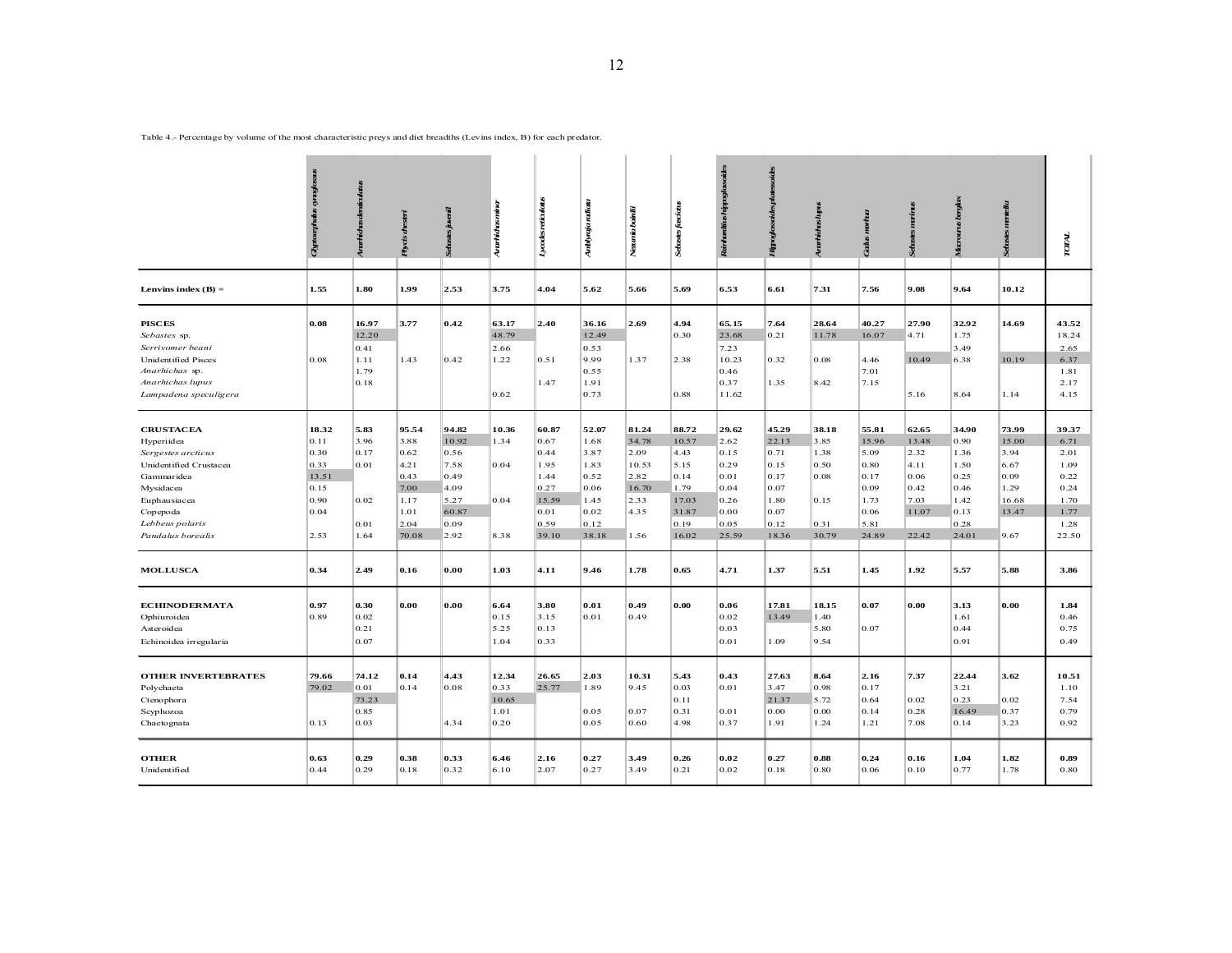

Fig. 1.- Feeding intensity (%FI) of the 15 fish species sampled in Flemish Cap in the period 2001-2003.



Fig. 2.- Percentage by volume (%V) of the main prey groups. Flemish Cap 2001-2003.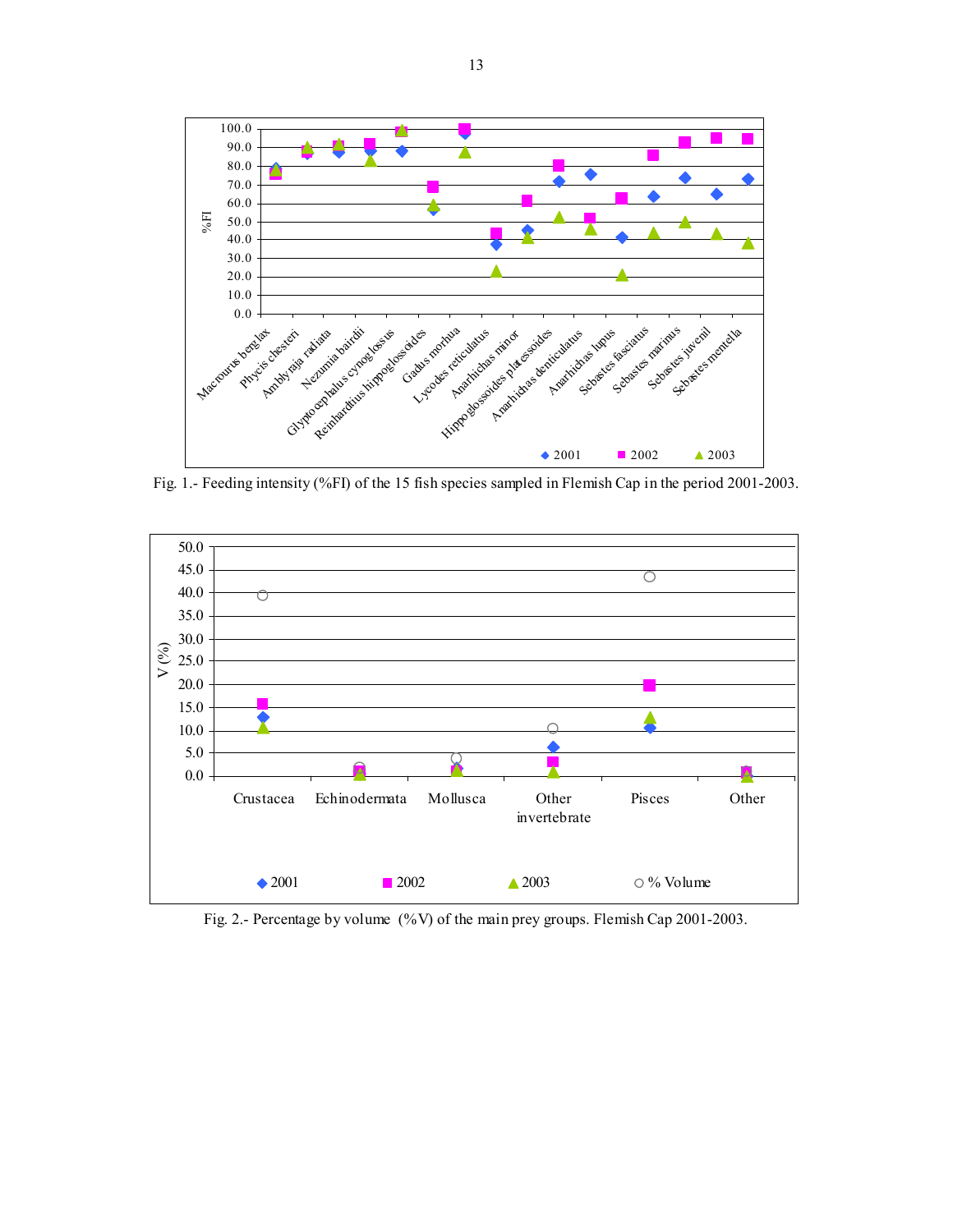

Fig. 3.- Percentage by volume of the main prey groups of *Glyptocephalus cynoglossus, Anarhichas denticulatus, Phycis chesteri* and *Sebastes* juvenil*e* by size range (cm).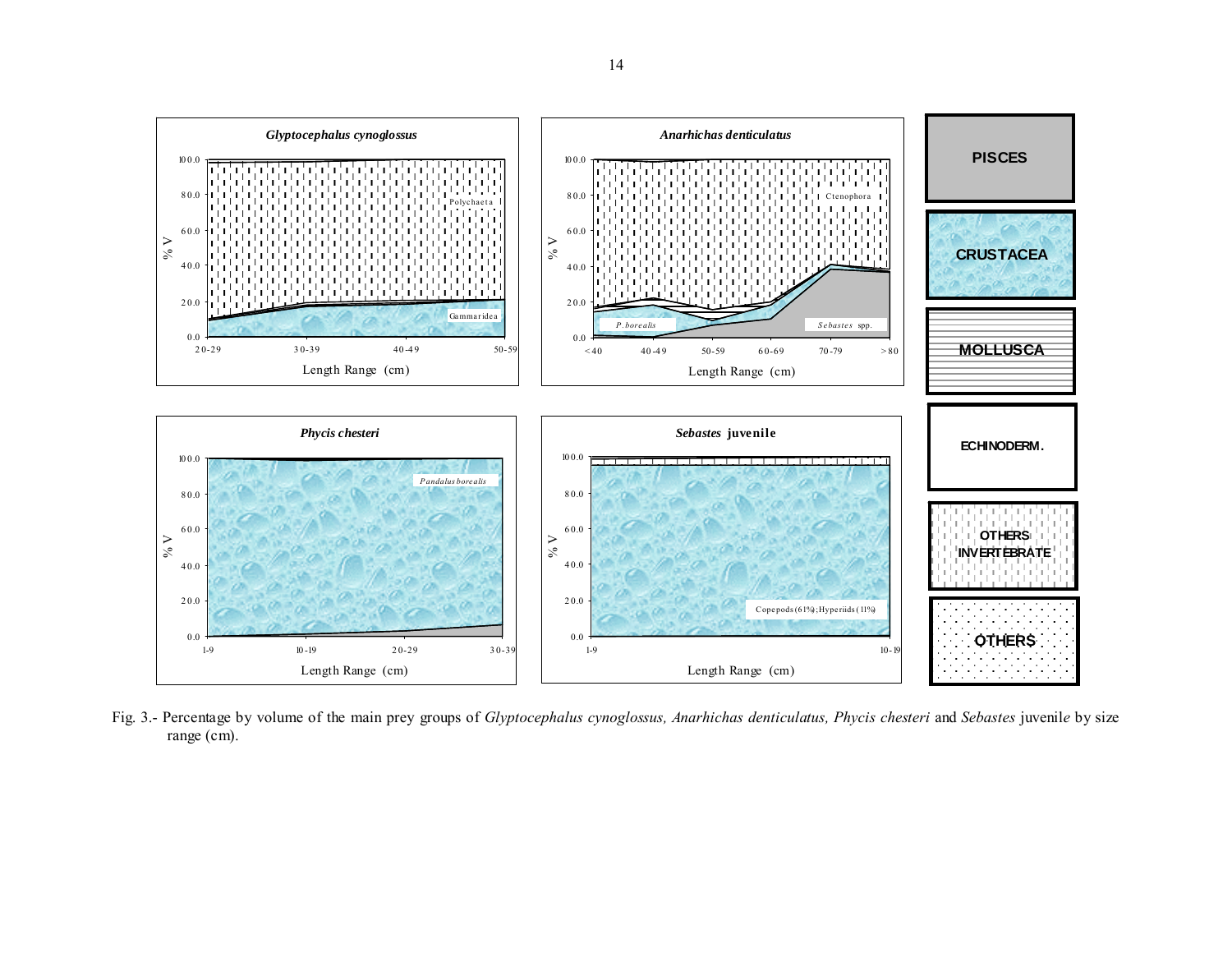

Fig. 4.- Percentage by volume of the main prey groups of *Anarhichas minor, Lycodes reticulates, Amblyraja radiata* and *Nezumia bairdii* by size range (cm).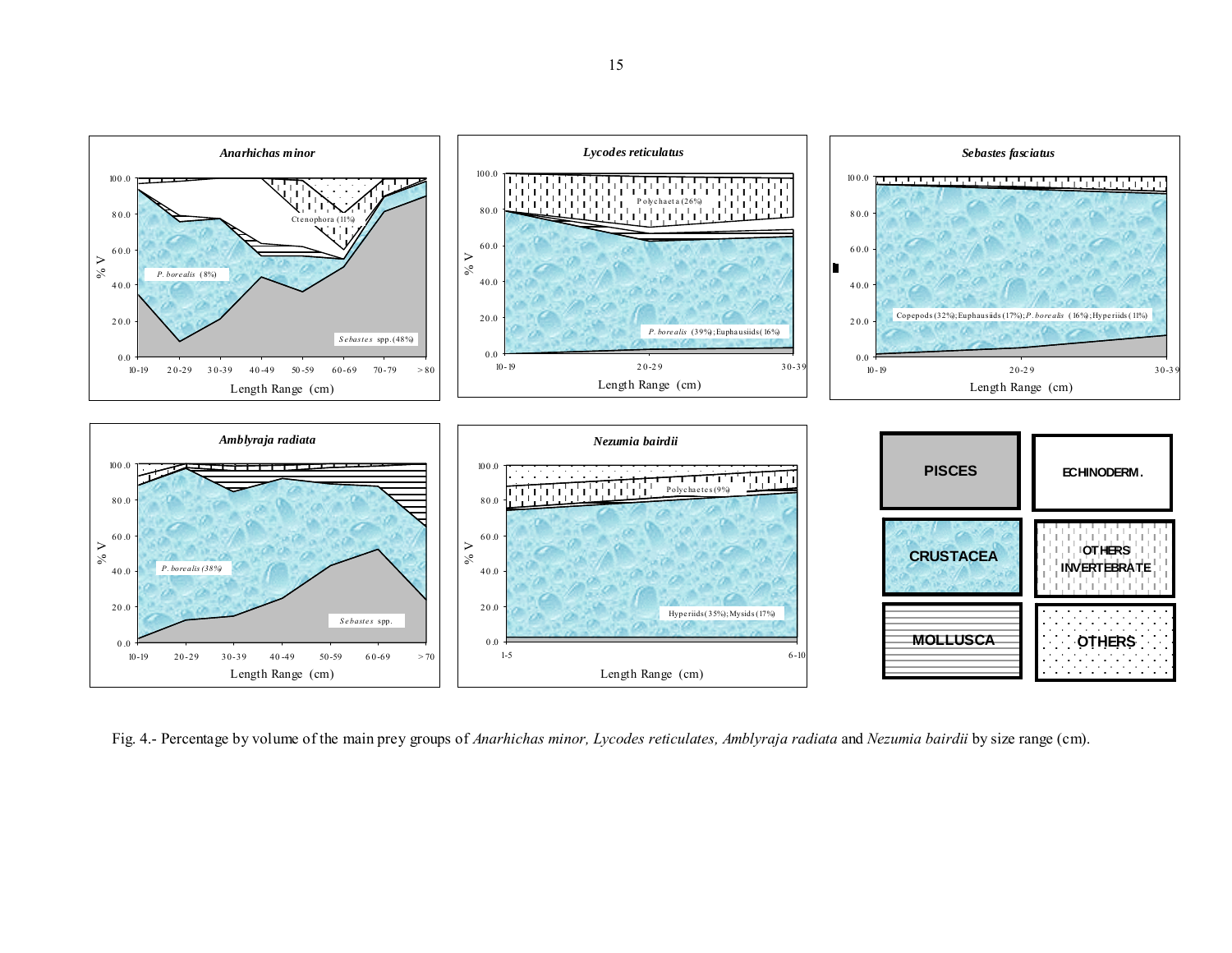

Fig. 5.- Percentage by volume of the main prey groups of *Reinhardtius hippoglossoides, Hippoglossoides platessoides, Anarhichas lupus, Gadus morhua, Sebastes marinus, Macrourus berglax* and *Sebastes mentella* by size range (cm).